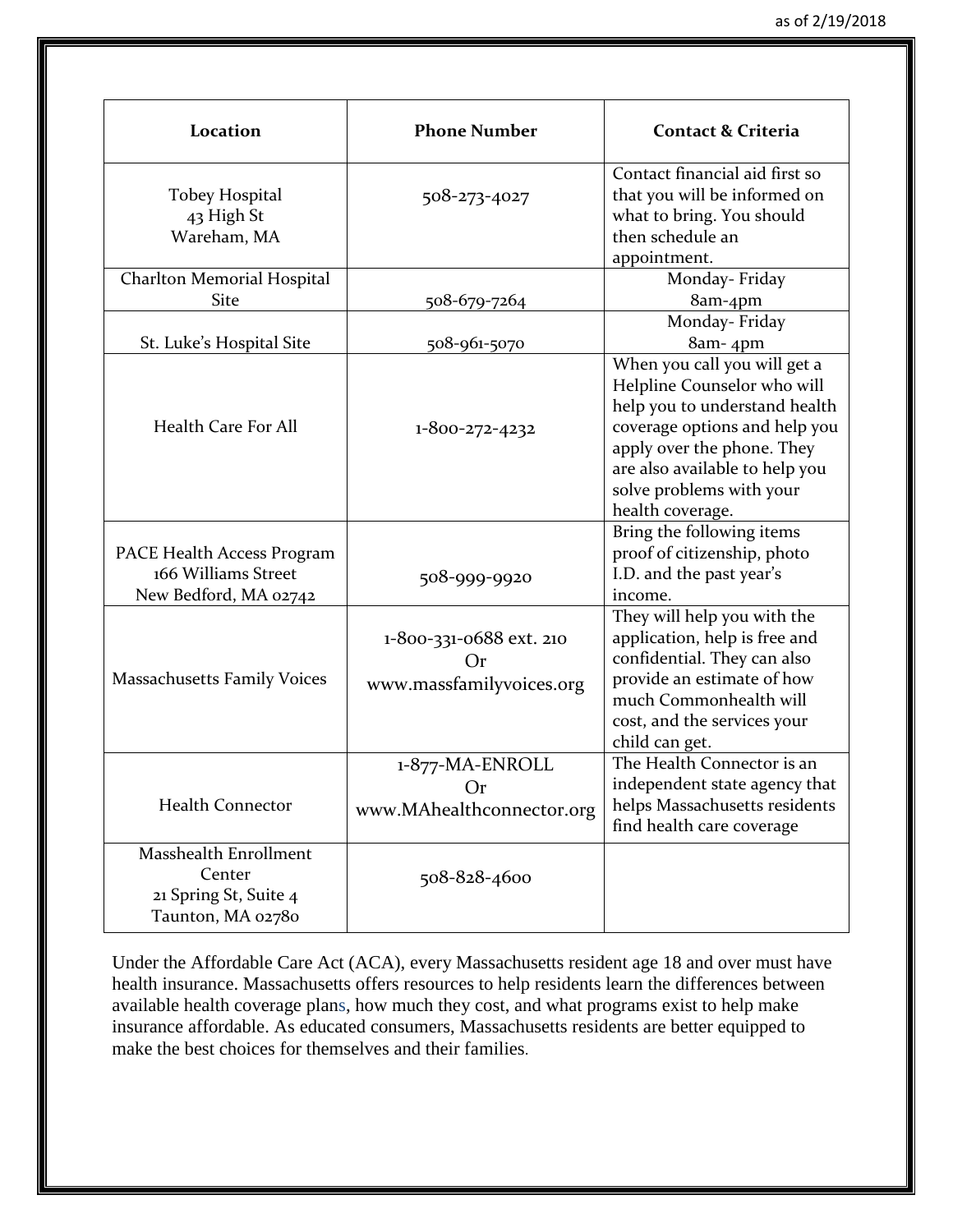**[MassHealth Services](http://www.mass.gov/?pageID=eohhs2terminal&L=4&L0=Home&L1=Government&L2=Departments+and+Divisions&L3=MassHealth&sid=Eeohhs2&b=terminalcontent&f=masshealth_government_about_programs&csid=Eeohhs2)** – MassHealth pays for health care for certain low- and medium-income people living in the state, including a program for individuals who are HIV positive. MassHealth also manages the Insurance Partnership for small businesses, the Children's Medical Security Plan, Healthy Start, and the Special Kids/Special Care Pilot Program, cosponsored with the Department of Social Services.

**Division of Medical Assistance (Mass Health/Medicaid/Commonwealth Care)**-Low cost or no cost medical insurance 800-242-1340

### **Contact Us**

 [Massachusetts Health Connector](https://www.mahealthconnector.org/) 133 Portland St. 1st Floor Boston, MA 02114

146 Main St. Suite 201/202 Worcester, MA 01608

#### **Massachusetts Health Connector Customer Service**

(877) MA-ENROLL (877) 623-6765 TTY: (877) 623-7773

### **General Information on MassHealth & the Health Connector**

(855) MA-4-Hlth (855) 624-4584 TTY: (877) 623-7773 (800) 497-4648

#### [Executive Office of Health and Human Services \(EOHHS\)](http://www.mass.gov/eohhs/utility/contact-us.html)

One Ashburton Place 11th Floor Boston, MA 02108 (617) 573-1600

## **[MassHealth](http://www.mass.gov/eohhs/gov/departments/masshealth/)**

**MassHealth Enrollment Center**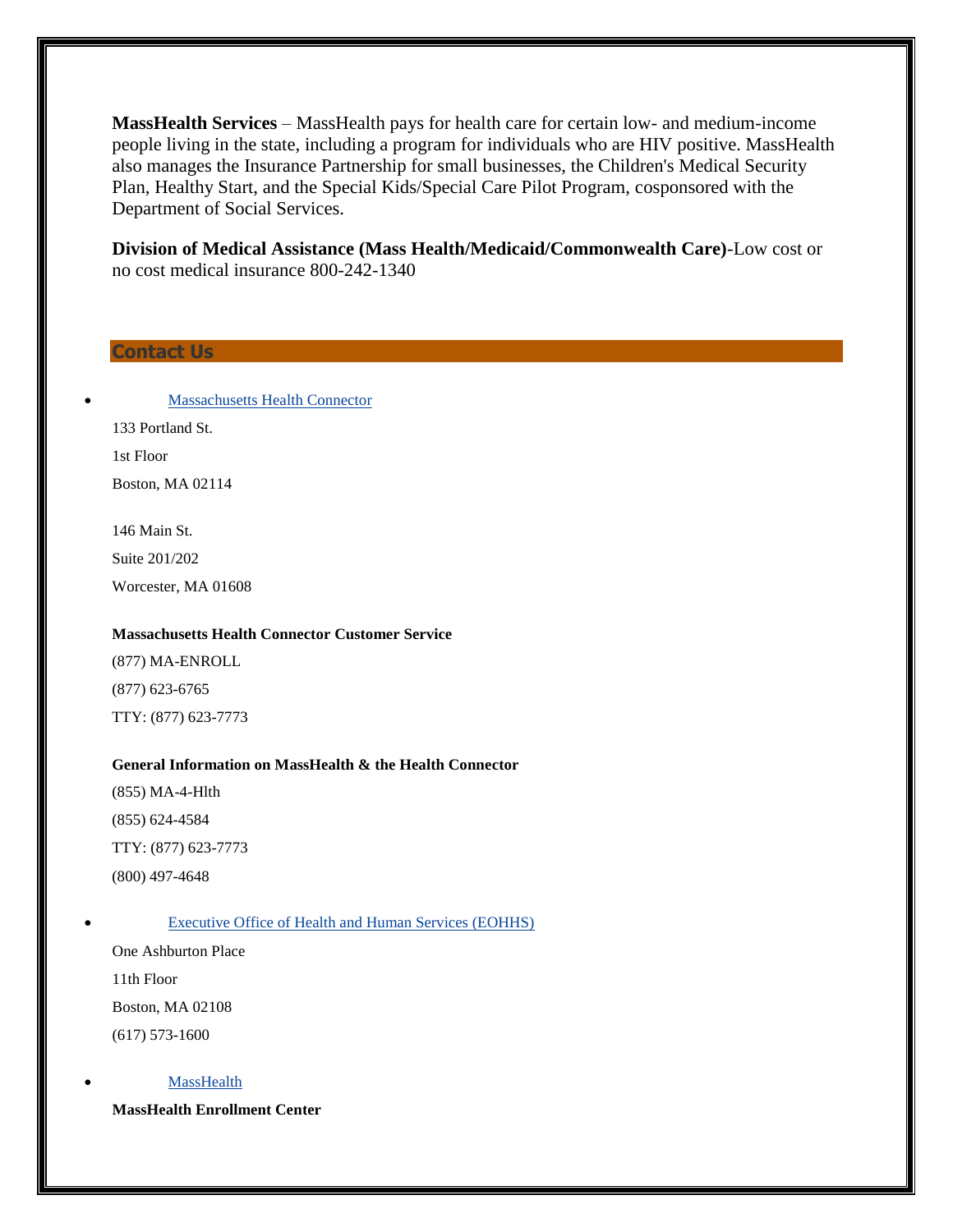Central Processing Unit P.O. Box 290794 Charlestown, MA 02129-0214 (888) 665-9993 TTY: (888) 665-9997

## **MassHealth Customer Service**

55 Summer Street Boston, MA 02110 (800) 841-2900 TTY: (800) 497-4648

# [Catastrophic Illness in Children Relief Fund \(CICRF\)](http://www.mass.gov/eohhs/gov/departments/dph/programs/family-health/cicrf/)

250 Washington Street 5th Floor Boston, MA 02108-4619 (617) 624-6060 (800) 882-1435 TTY: (617) 624-5992

# [Massachusetts Dental Society \(MDS\)](http://www.massdental.org/)

Two Willow Street Suite 200 Southborough, MA 01745 (800) 342-8747

 [Centers for Medicare & Medicaid Services \(CMS\)](http://www.cms.gov/) 7500 Security Boulevard Baltimore, Maryland 21244-1850 (800) MEDICARE (800) 633-4227

[Executive Office of Elder Affairs \(EOEA\)](http://www.mass.gov/elders)

One Ashburton Place 5th Floor Boston, MA 02108 (617) 727-7750